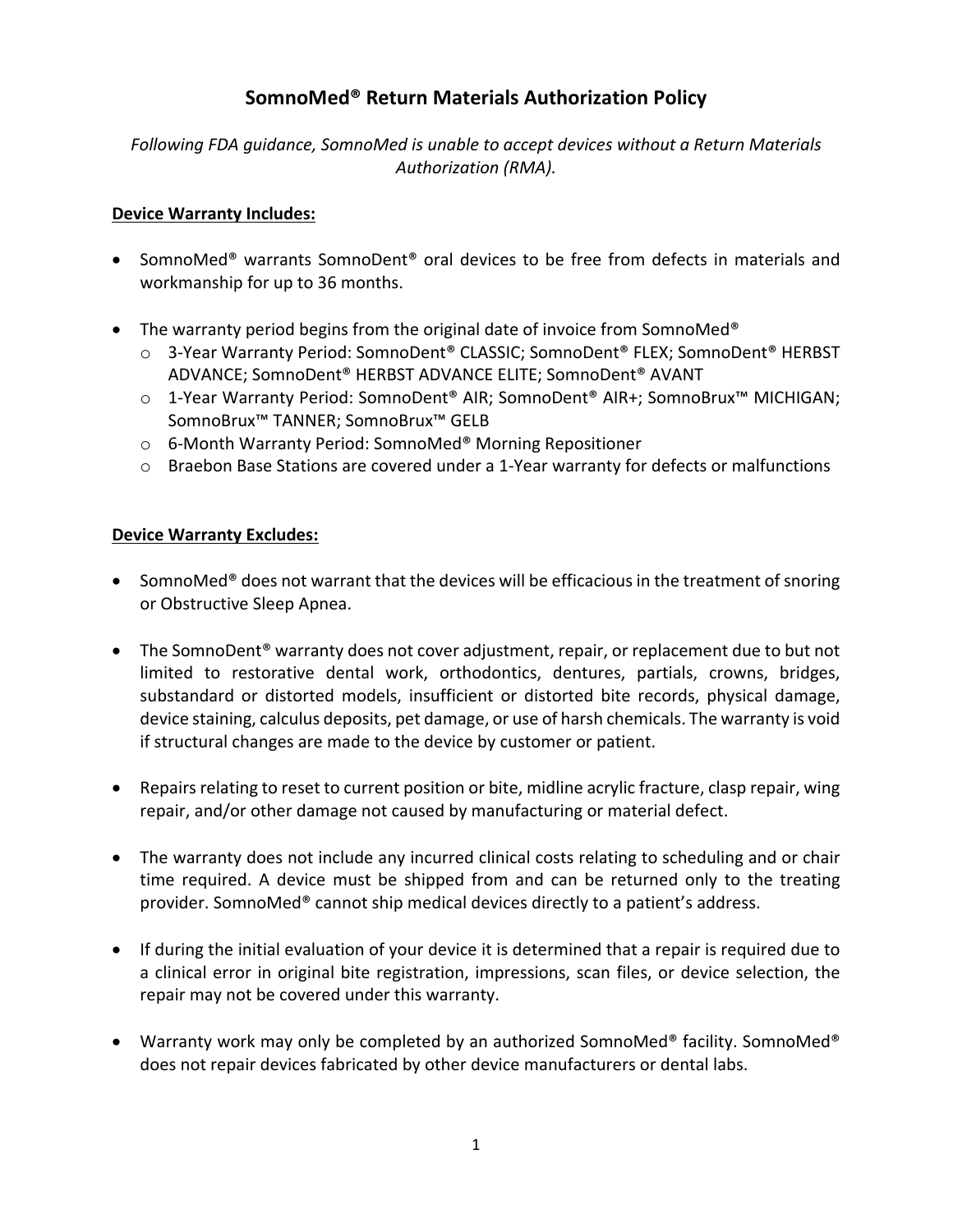### **NOTE**: **SomnoMed® does not warranty repairs or structural modifications made by the clinician. SomnoMed does not provide replacement parts and or components.**

#### **The Device Repair Process:**

In the unlikely event a device is in need of repair, SomnoMed® will provide a no-obligation virtual device assessment to estimate the repair cost. There are two methods to receive a repair estimate:

- **SomACCOUNT:** on your SomACCOUNT dashboard, under the RETURNS selection, you will CREATE A RETURN. Here, you can provide details of the repair(s) needed. **NOTE:** *this is the preferred method to create a return, which combines a seamless repair transaction with a 15% discount to the cost of the repair.*
- **Telephone:** contact the SomnoMed® Repairs Department at (888) 447-6673, ext. 4, to speak with a service technician, where you can provide any details of the repair(s) needed. Repair costs will be estimated at list price.

Whether creating a return in SomACCOUNT or through a telephone consultation, you will be provided an estimate of the repair. If you approve the repair estimate, a Return Materials Authorization (RMA) Courtesy Kit with an RMA order number will be shipped to your location, which is to be used to return the device to SomnoMed®. Upon device receipt and physical assessment, if it is determined that the needed repairs are more extensive than initially estimated, you will be contacted with a new estimate for approval before any repairs are performed.

**IMPORTANT**: following FDA regulations, SomnoMed cannot return devices received in a damaged or an altered condition that may pose harm if worn by a patient. Should you decide to opt out of the returns process after the SomnoMed® physical assessment of the device, we will honor your request to return the device so long as the device specifications comply with FDA patient safety regulations. You will be charged a \$19.95 shipping fee for the return of the device.

#### **Steps to Return a Pre-Approved Device for Repair:**

- **1.** Returns must be generated according to this policy. Following FDA guidance, SomnoMed® is unable to accept devices without a Return Materials Authorization. **If any device is received outside of this policy, the device repair will be delayed while the RMA is manually generated. Additionally, a separate Repair Order Handling fee of \$50 will be added to the list price of the repair.**
- 2. To begin the Return Materials Authorization (RMA) process, create a return for device repair by either accessing your SomACCOUNT portal at [www.somaccount.com](http://www.somaccount.com/) or by contacting SomnoMed® at (888) 447-6673, ext 4.